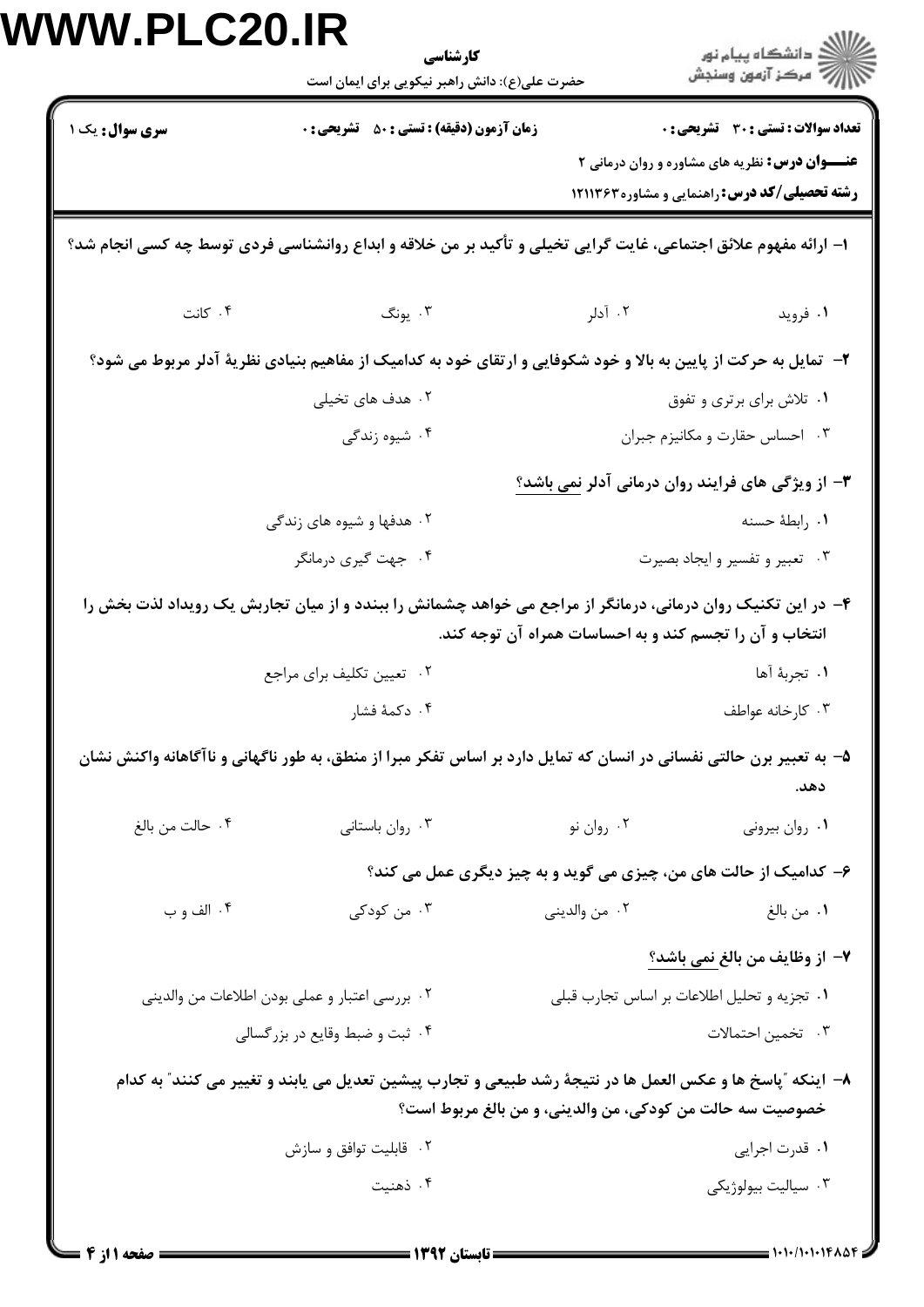| VV VV.PLUZU.IK         | كارشناسي<br>حضرت علی(ع): دانش راهبر نیکویی برای ایمان است                                                        |                  | ڪ دانشڪاه پيام نور<br>∕7 مرڪز آزمون وسنڊش                                                                                                                    |
|------------------------|------------------------------------------------------------------------------------------------------------------|------------------|--------------------------------------------------------------------------------------------------------------------------------------------------------------|
| <b>سری سوال : ۱ یک</b> | <b>زمان آزمون (دقیقه) : تستی : 50 ٪ تشریحی : 0</b>                                                               |                  | <b>تعداد سوالات : تستی : 30 ٪ تشریحی : 0</b><br><b>عنـــوان درس:</b> نظریه های مشاوره و روان درمانی ۲<br><b>رشته تحصیلی/کد درس: راهنمایی و مشاوره۱۲۱۱۳۶۳</b> |
|                        | ۹- در شیوهٔ تحلیل ارتباط محاوره ای، کدام نگرش از حالت های نتیجه گیری بر افکار و ایمان و عمل استوار است؟          |                  |                                                                                                                                                              |
|                        | ۰۲ من خوب نیستم، تو خوب نیستی                                                                                    |                  | ۰۱ من خوب نیستم، تو خوب هستی                                                                                                                                 |
|                        | ۰۴ من خوب هستم، تو خوب هستی                                                                                      |                  | ۰۳ من خوب هستم، تو خوب نیستی                                                                                                                                 |
|                        |                                                                                                                  |                  | ۱۰- ویژگی ساخت شخصیتی شخص بهنجار را نشان می دهد؟                                                                                                             |
|                        | ٠٢ غلبه من بالغ                                                                                                  |                  | ١. غلبه من كودكي                                                                                                                                             |
|                        | ۰۴ هماهنگی هرسه حالت من                                                                                          |                  | ۰۳ غلبه من والديني                                                                                                                                           |
|                        | 11– این ارتباط محاوره ای پایه و اساس کلک بازیها را تشکیل می دهد و در آن پیامی که فرستاده می شود، تحت تأثیر شرایط |                  | اجتماع پسند قلب و دگرگون می شود؟                                                                                                                             |
| ۰۴ محاوره پیچیده       | ۰۳ محاوره ساده                                                                                                   | ۰۲ محاوره متقاطع | ۰۱ محاوره مکمل                                                                                                                                               |
|                        |                                                                                                                  |                  | ۱۲- نظریهٔ مبتنی بر تحلیل ارتباط محاوره ای توسط چه کسی مطرح شد؟                                                                                              |
| ۰۴ ویلیام گلاسر        | ۰۳ آلفرد آدلر                                                                                                    | ۰۲ اریک برن      | ٠١ اريک اريکسون                                                                                                                                              |
|                        |                                                                                                                  |                  | ۱۳- از نظر گلاسر تشکیل هویت شکست در چه سنی ظاهر می شود؟                                                                                                      |
|                        | ۰۲ آغاز تولد                                                                                                     |                  | ۰۱ چهار تا پنج سالگی                                                                                                                                         |
|                        | ۰۴ بزرگسالی                                                                                                      |                  | ۰۳ نوجوانی                                                                                                                                                   |
|                        | ۱۴- چه کسی پیدایش نابسامانیهای روانی را نتیجهٔ عدم توانایی فرد در تحقق نیازهایش می داند؟                         |                  |                                                                                                                                                              |
| ۰۴ پل دوبوآ            | ۰۳ کایز,                                                                                                         | ۲. گلاسر         | ۰۱ فروید                                                                                                                                                     |
|                        |                                                                                                                  |                  | ۱۵– از نظر گلاسر، ناخشنودی و افسردگی نتیجهٔ چیست؟                                                                                                            |
|                        | ٠٢ احساس حقارت                                                                                                   |                  | ٠١. عدم احساس مسئوليت                                                                                                                                        |
|                        | ۰۴ بیماری روانی                                                                                                  |                  | ۰۳ اضطراب                                                                                                                                                    |
|                        |                                                                                                                  |                  | ۱۶- مسئله اساسی در خصوص مراجع در روان درمانی چیست؟                                                                                                           |
|                        | ۰۲ توجه به لذات آنی                                                                                              |                  | ۰۱ منصرف کردن او از لذات زودگذر                                                                                                                              |
|                        | ۰۴ بی توجهی به لذات دنیوی                                                                                        |                  | ۰۳ انصراف از لذات دراز مدت                                                                                                                                   |
|                        |                                                                                                                  |                  |                                                                                                                                                              |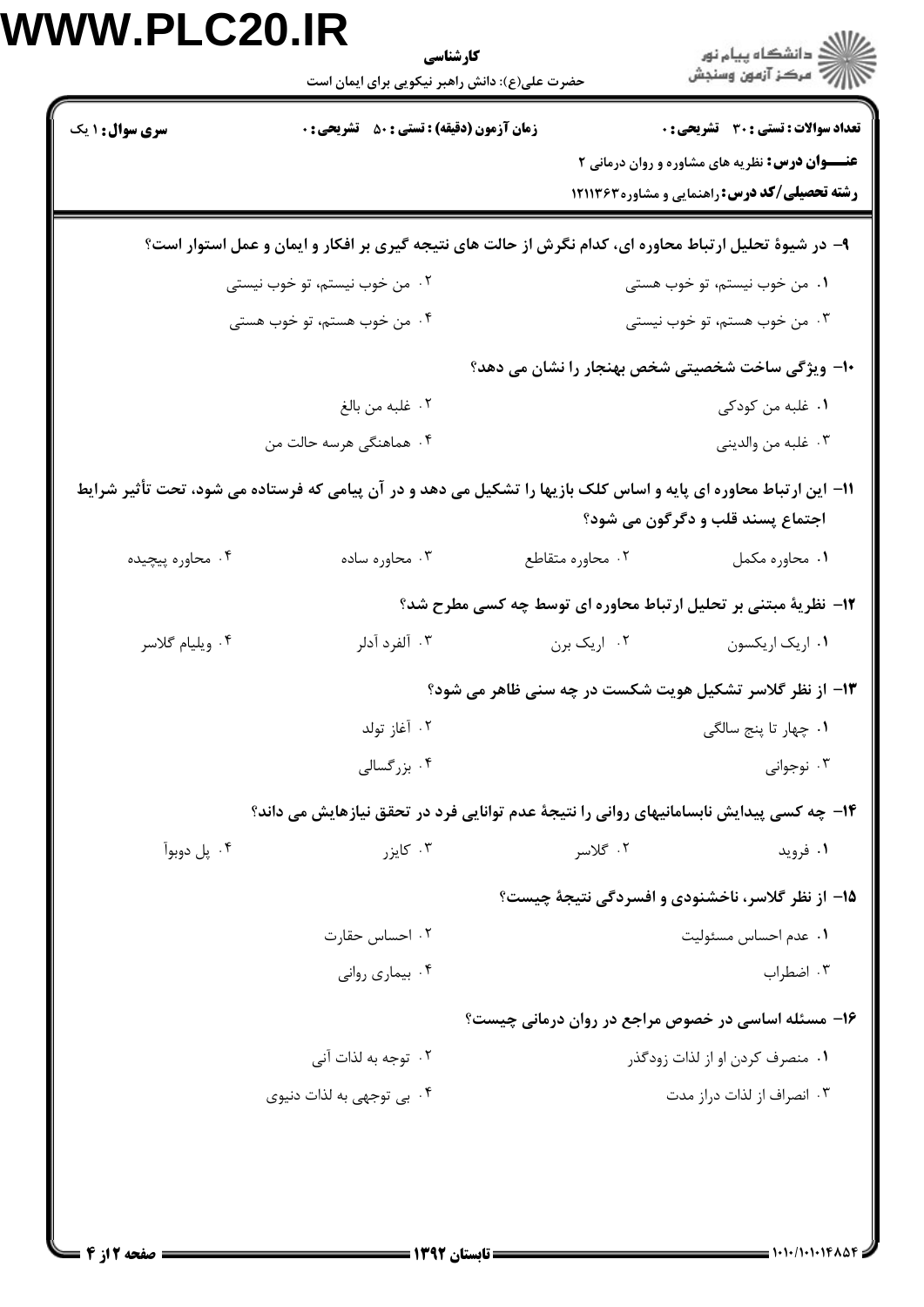| <b>WW.PLC20.IR</b>     | كارشناسي<br>حضرت علی(ع): دانش راهبر نیکویی برای ایمان است                                                                                                                                       |                                                                    | ر<br>دانشڪاه پيام نور)<br>اڳ مرڪز آزمون وسنڊش                          |
|------------------------|-------------------------------------------------------------------------------------------------------------------------------------------------------------------------------------------------|--------------------------------------------------------------------|------------------------------------------------------------------------|
| <b>سری سوال : ۱ یک</b> | <b>زمان آزمون (دقیقه) : تستی : 50 ٪ تشریحی : 0</b>                                                                                                                                              |                                                                    | <b>تعداد سوالات : تستی : 30 ٪ تشریحی : 0</b>                           |
|                        |                                                                                                                                                                                                 |                                                                    | <b>عنـــوان درس:</b> نظریه های مشاوره و روان درمانی ۲                  |
|                        |                                                                                                                                                                                                 |                                                                    | <b>رشته تحصیلی/کد درس: راهنمایی و مشاوره ۱۲۱۱۳۶۳</b>                   |
|                        |                                                                                                                                                                                                 |                                                                    | 17- هدف واقعیت درمانی چیست؟                                            |
|                        | ۰۲ تجزیه و تحلیل رفتار فرد                                                                                                                                                                      |                                                                    | ۰۱ پذیرش رد مسئولیت در فرد                                             |
|                        | ۰۴ قضاوت در مورد رفتار فرد                                                                                                                                                                      |                                                                    | ۰۳ پرورش قبول مسئوليت در فرد                                           |
|                        |                                                                                                                                                                                                 |                                                                    | ۱۸– از اجزای لاینفک جریان درمان در واقعیت درمانی محسوب می شود؟         |
| ۰۴ يادگيري             | ۰۳ يادداشت برداري                                                                                                                                                                               | ۰۲ مشاوره                                                          | ٠١. مصاحبه                                                             |
|                        |                                                                                                                                                                                                 | ۱۹- مشکل ترین مرحله در روان درمانی به شیوهٔ واقعیت درمانی می باشد؟ |                                                                        |
|                        | ۰۲ ارتباط و درگیری عاطفی                                                                                                                                                                        |                                                                    | ٠١ قضاوت ارزشي                                                         |
|                        | ۰۴ طرح ریزی                                                                                                                                                                                     |                                                                    | ۰۳ تعهد نسبت به طرح تهیه شده                                           |
|                        | <b>۲۰</b> - شیوه ای از روان درمانی که مبتنی بر عقل سلیم و درگیری عاطفی است؟                                                                                                                     |                                                                    |                                                                        |
| ۰۴ روانشناسی اجتماعی   | ۰۳ روانشناسی فردی                                                                                                                                                                               | ۰۲ واقعیت درمانی                                                   | ٠١. روانكاوي كلاسيك                                                    |
|                        |                                                                                                                                                                                                 |                                                                    | <b>۲۱</b> - از نظر واتسون تنها روش قابل قبول در مطالعات روانشناسی است؟ |
|                        | ۰۲ روش عقلانی                                                                                                                                                                                   |                                                                    | ۰۱ تجارب ذهنی                                                          |
|                        | ۰۴ روش درون نگرانه                                                                                                                                                                              |                                                                    | ۰۳ مشاهدهٔ عینی ارگانیزم                                               |
|                        | ۲۲- فرضیهٔ قوس انعکاسی که وظایف و اعمال مغز را به سه جزء اصلی: درون داد حسی، فرایند و برون دهی سیستم عصبی                                                                                       |                                                                    |                                                                        |
|                        |                                                                                                                                                                                                 | تقسیم می کند، توسط چه کسی ارائه شد؟                                |                                                                        |
| ۰۴ واتسون              | ۰۳ سیکانوف                                                                                                                                                                                      | ۰۲ بختروف                                                          | ۰۱ پاولوف                                                              |
|                        | ۲۳- اساس معالجهٔ ترسهای آموخته شده را چه کسی پی ریخت و از طریق شرطی کردن مستقیم بیمار را معالجه کرد؟                                                                                            |                                                                    |                                                                        |
| ۰۴ اسکینر              | ۰۳ ثورندایک                                                                                                                                                                                     | ۰۲ واتسون                                                          | ۰۱ جونز                                                                |
|                        | ۲۴- قانون اثر در روانشناسی رفتارگرا به این معنی که: آاعمالی که پیامدهای مطبوع دارند تکرار می شوند، در حالی که<br>رفتارهایی که پیامدهای نامطبوع دارند یاد گرفته نمی شوند." توسط چه کسی ارائه شد؟ |                                                                    |                                                                        |
| ۰۴ هال                 | ۰۳ پاولوف                                                                                                                                                                                       | ۰۲ ثورندایک                                                        | ۰۱ اسکینر                                                              |
|                        | ۲۵– کسانی را که از اصول شرطی  برای تغییر رفتار استفاده می کنند، با نام مهندسان رفتار می شناسند.                                                                                                 |                                                                    |                                                                        |
| ۰۴ ابزاری              | ۰۳ فعال                                                                                                                                                                                         | ۰۲ پاسخی                                                           | ۰۱ کلاسیک                                                              |